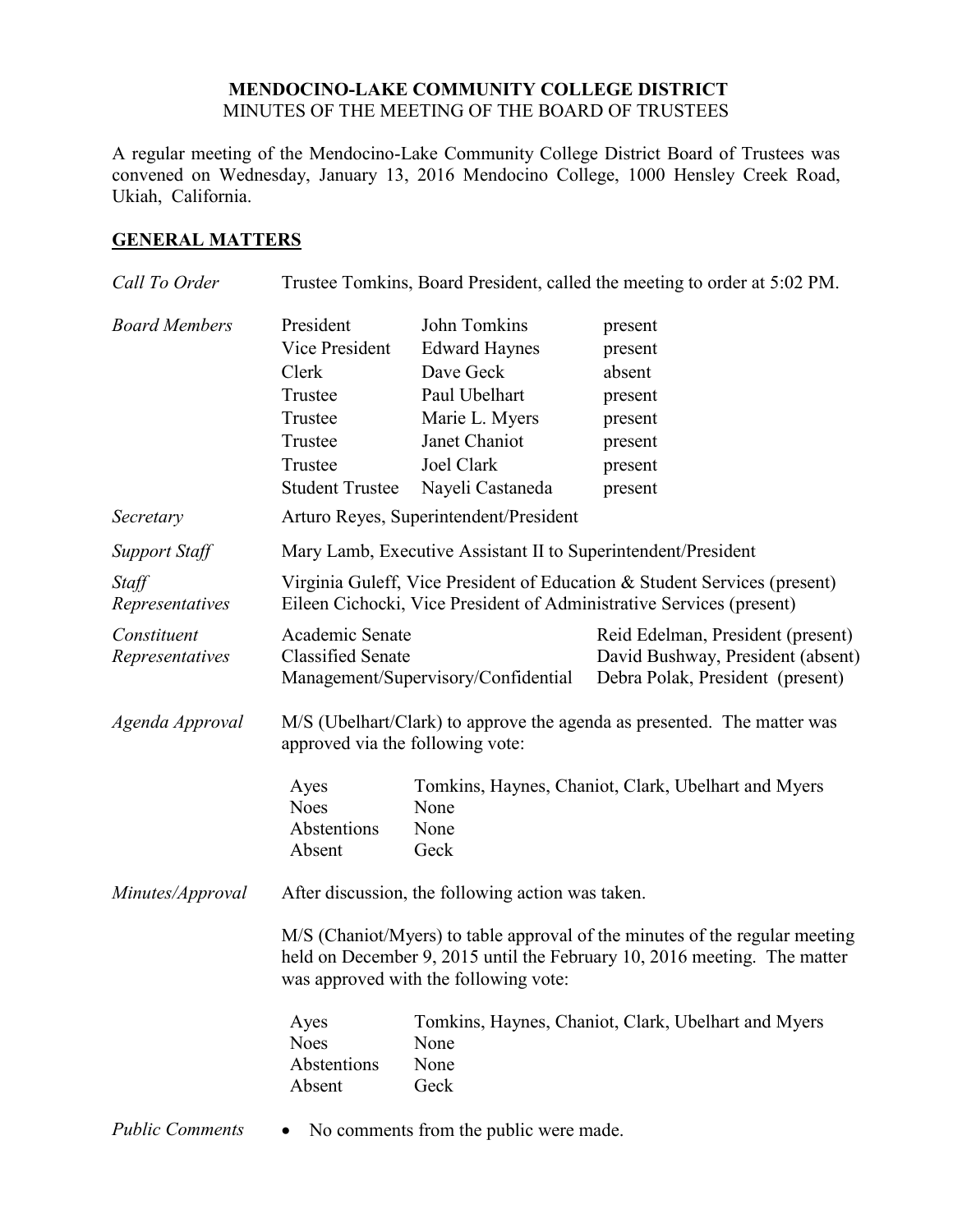## **PRESIDENT'S REPORT**

A written report was presented by Superintendent/President Reyes. The following items were offered in addition:

 Expressed his thanks to the Vice Presidents, managers and staff for their exceptional work as they prepare for the start of the spring semester. He also recognized Human Resources Director Meyer and the members of her staff for the amount of work they are completing as part of our hiring process.

## **CONSENT AGENDA**

Trustee Chaniot requested to have item #3.5 removed from the consent agenda and added to the action items after item 5.3.

M/S (Clark/Haynes) RESOLVED, That the Mendocino-Lake Community College District Board of Trustees does hereby approve the Consent Agenda as amended. The amended consent agenda was approved with the following vote:

| Ayes        | Tomkins, Haynes, Chaniot, Clark, Ubelhart and Myers |
|-------------|-----------------------------------------------------|
| Noes        | <b>None</b>                                         |
| Abstentions | None                                                |
| Absent      | Geck                                                |
|             |                                                     |

Items with an asterisk \* were approved by one motion as the Consent Agenda.

#### **Personnel**

| $Employment -$<br>Short-Term<br><i>Employees</i> | *RESOLVED, That the Mendocino-Lake Community College District Board of<br>Trustees does hereby ratify the employment of the short-term employees as<br>submitted and presented at the meeting.                                                                           |
|--------------------------------------------------|--------------------------------------------------------------------------------------------------------------------------------------------------------------------------------------------------------------------------------------------------------------------------|
| $Employment - Part-$<br>Time Faculty             | *RESOLVED, That the Mendocino-Lake Community College District Board of<br>Trustees does hereby approve the employment of the part-time faculty as<br>submitted and presented at the meeting.                                                                             |
| <i>Volunteers</i>                                | *RESOLVED, That the Mendocino-Lake Community College District Board of<br>Trustees does hereby approve the list of volunteers as presented.                                                                                                                              |
| Administrator<br>Contract Renewal                | *RESOLVED, That the Mendocino-Lake Community College District Board of<br>Trustees does hereby approve the administrator contracts for Debra Polak, Dean<br>of Instruction, Centers and Ulises Velasco, Director of Financial Aid as<br>presented through June 30, 2017. |
| $Employment -$<br>Classified                     | *RESOLVED, That the Mendocino-Lake Community College District Board of<br>Trustees does hereby employ Jacob Troester as an Instructional Assistant,<br>Ceramics 10 months/year, 30 hours/week effective January 22, 2016.                                                |
| $Employment -$<br>Classified                     | *RESOLVED, That the Mendocino-Lake Community College District Board of<br>Trustees does hereby employ Isabel Lopez as an Accounting Specialist, 12<br>months/year, 40 hours/week effective February 1, 2016.                                                             |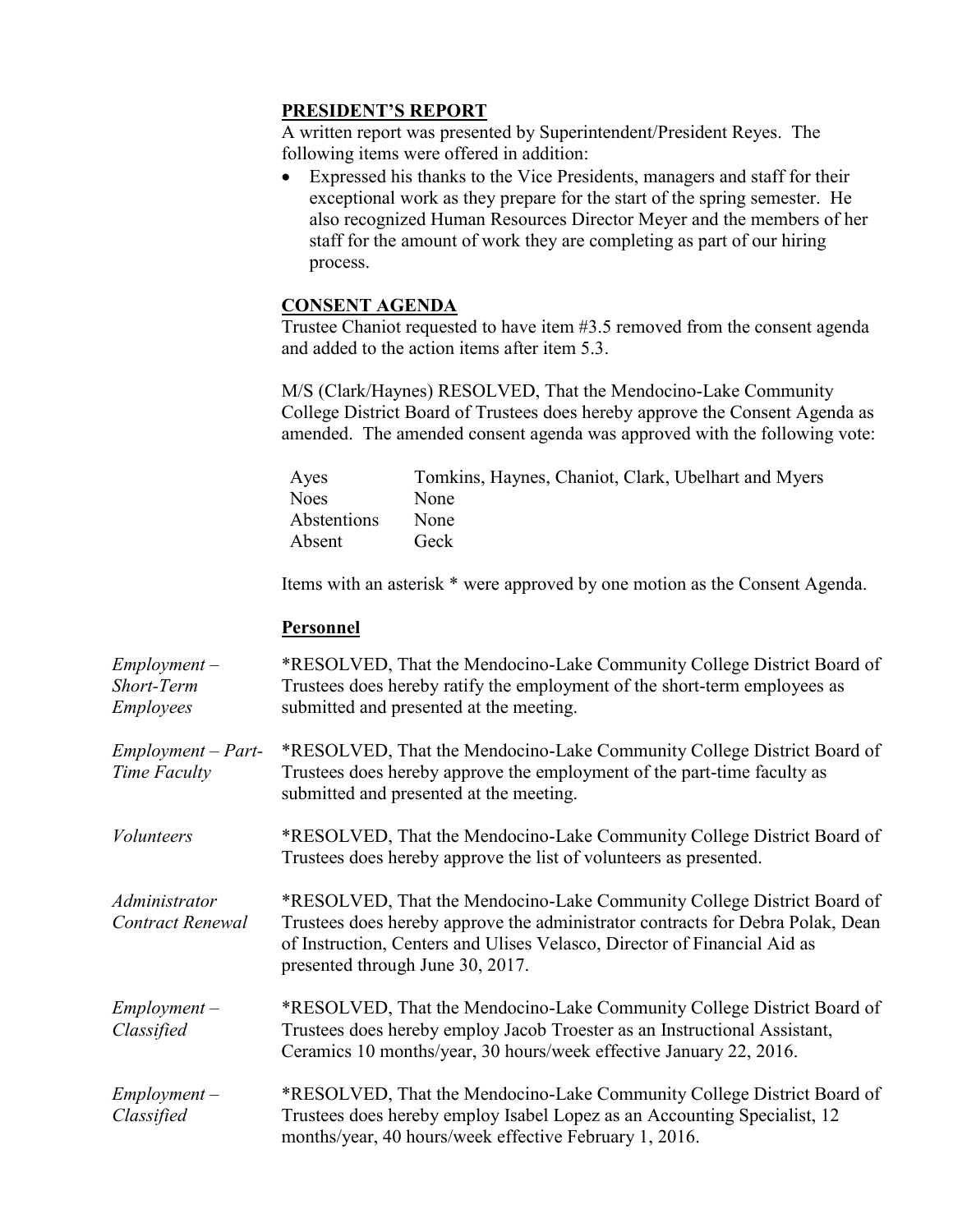| <b>SEIU 1021</b><br>Classified Staff<br><b>Bargaining Unit,</b><br>Tentative<br>Agreement 2015-16 | *RESOLVED, That the Mendocino-Lake Community College District Board of<br>Trustees does hereby ratify the 2015-16 Tentative Agreement between the<br>Mendocino-Lake Community College District and the SEIU 1021 Classified<br>Staff Bargaining Unit.                                                           |                                                                                                                                       |  |
|---------------------------------------------------------------------------------------------------|-----------------------------------------------------------------------------------------------------------------------------------------------------------------------------------------------------------------------------------------------------------------------------------------------------------------|---------------------------------------------------------------------------------------------------------------------------------------|--|
| Fiscal Report as of<br>November 30, 2015                                                          | <b>Other Items</b>                                                                                                                                                                                                                                                                                              | *RESOLVED, That the Mendocino-Lake Community College District Board of<br>Trustees does hereby accept the fiscal report as submitted. |  |
| <b>Board of Trustees</b><br><b>Budget Parameters</b><br>for District 2016-17                      | *RESOLVED, That the Mendocino-Lake Community College District Board of<br>Trustees does hereby adopt the 2016-2017 Budget Parameters as presented.                                                                                                                                                              |                                                                                                                                       |  |
| Donation of<br>Automobile                                                                         | *RESOLVED, That the Mendocino-Lake Community College District Board of<br>Trustees does hereby accept the automobile graciously donated by Lynn<br>Newton.                                                                                                                                                      |                                                                                                                                       |  |
| Contracts and<br><b>Agreements</b>                                                                | <b>ACTION ITEMS</b><br>following action was taken:                                                                                                                                                                                                                                                              | After reviewing the list of contracts and finding everything on order, the                                                            |  |
|                                                                                                   |                                                                                                                                                                                                                                                                                                                 | M/S (Chaniot/Myers) to ratify the contracts the agreements as presented. The<br>motion was approved with the following vote:          |  |
|                                                                                                   | Ayes<br><b>Noes</b><br>Abstentions<br>Absent                                                                                                                                                                                                                                                                    | Tomkins, Haynes, Chaniot, Clark, Ubelhart and Myers<br>None<br>None<br>Geck                                                           |  |
| Non-Resident<br><b>Tuition Fee</b>                                                                | After reviewing the documentation provided, the following action was taken:                                                                                                                                                                                                                                     |                                                                                                                                       |  |
|                                                                                                   | M/S (Clark/Ubelhart) to set the 2016-2017 non-resident tuition fee at \$211 per<br>unit. The motion was approved with the following vote:                                                                                                                                                                       |                                                                                                                                       |  |
|                                                                                                   | Ayes<br><b>Noes</b><br>Abstentions<br>Absent                                                                                                                                                                                                                                                                    | Tomkins, Haynes, Chaniot, Clark, Ubelhart and Myers<br>None<br>None<br>Geck                                                           |  |
| Establish Checking<br>Account with<br>Mendo-Lake Credit                                           | After reviewing the information presented regarding the establishment of a<br>checking account for the Mendocino Coast Center, the following action was<br>taken:<br>$Union-Resolution$<br>M/S (Chaniot/Myers) to approve Resolution 01-16-01 as presented. The<br>motion was approved with the following vote: |                                                                                                                                       |  |
| $01 - 16 - 01$                                                                                    |                                                                                                                                                                                                                                                                                                                 |                                                                                                                                       |  |
|                                                                                                   | Ayes<br><b>Noes</b>                                                                                                                                                                                                                                                                                             | Tomkins, Haynes, Chaniot, Clark, Ubelhart and Myers<br>None                                                                           |  |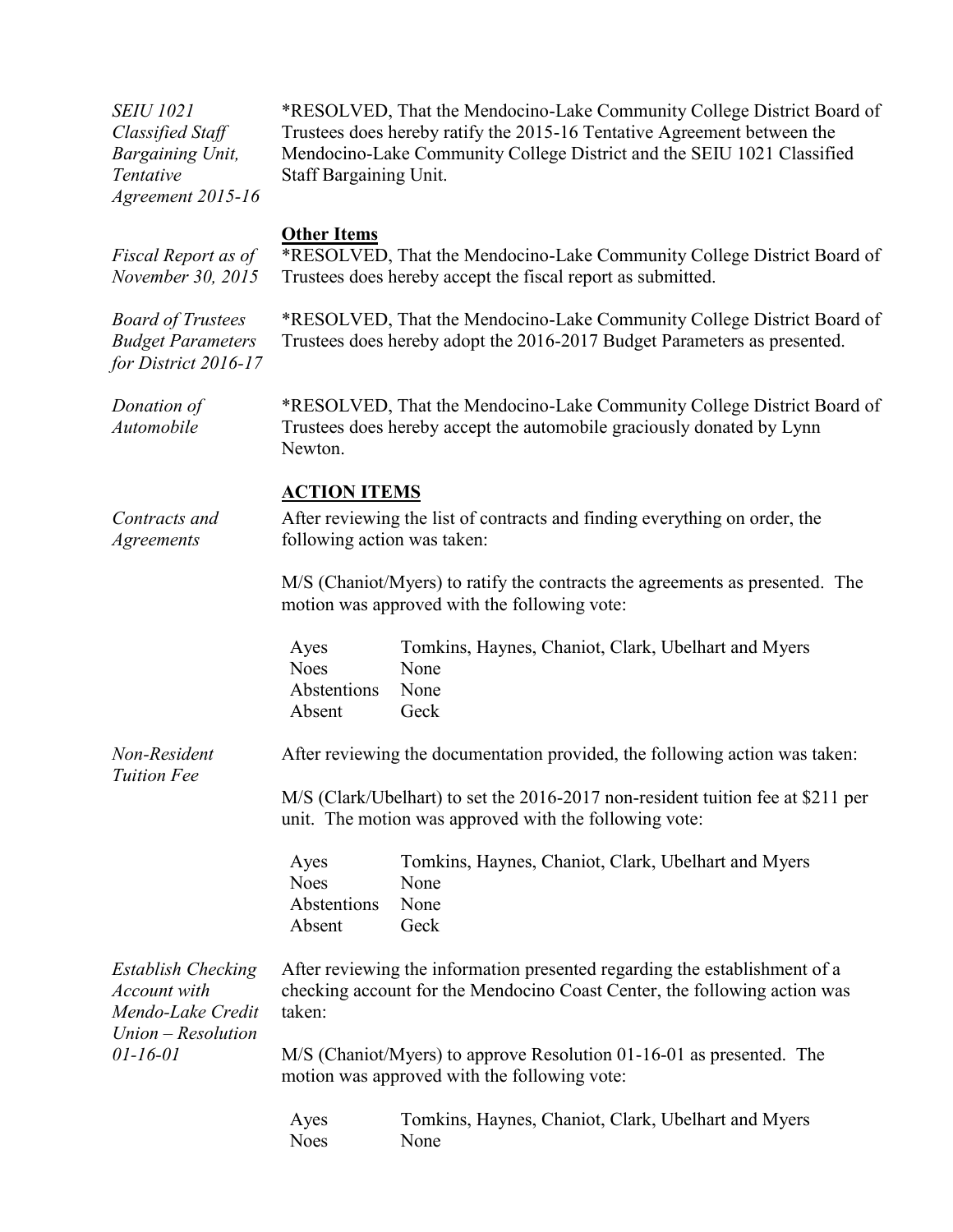|                                                           | Abstentions<br>Absent                                                                                                                                                                                                                                                                                                                  | None<br>Geck                                                                                                                                                                                                                                                                                                                         |  |
|-----------------------------------------------------------|----------------------------------------------------------------------------------------------------------------------------------------------------------------------------------------------------------------------------------------------------------------------------------------------------------------------------------------|--------------------------------------------------------------------------------------------------------------------------------------------------------------------------------------------------------------------------------------------------------------------------------------------------------------------------------------|--|
| $Employment -$<br>Educational<br>Administrator            | After various comments from Board members were heard, the following action<br>was taken:                                                                                                                                                                                                                                               |                                                                                                                                                                                                                                                                                                                                      |  |
|                                                           | M/S (Chaniot/Ubelhart) to approve an Educational Administrator contract for<br>Matthew Gordon, Director of Athletics as presented through June 30, 2017.<br>The motion was approved with the following vote:                                                                                                                           |                                                                                                                                                                                                                                                                                                                                      |  |
|                                                           | Ayes<br><b>Noes</b><br>Abstentions<br>Absent                                                                                                                                                                                                                                                                                           | Tomkins, Haynes, Chaniot, Clark, Ubelhart and Myers<br>None<br>None<br>Geck                                                                                                                                                                                                                                                          |  |
| <b>Big Picture</b>                                        | <b>Campus Safety Update</b><br>A presentation by Vice President Cichocki was made which covered the various<br>activities recently held or currently taking place to enhance the safety of<br>students and staff members on our campuses.                                                                                              |                                                                                                                                                                                                                                                                                                                                      |  |
|                                                           |                                                                                                                                                                                                                                                                                                                                        | Next steps include a spring 2016 general session presentation with afternoon<br>trainings specifically designed for classrooms or office settings.                                                                                                                                                                                   |  |
|                                                           |                                                                                                                                                                                                                                                                                                                                        | We will also be working to establish a relationship with the various law<br>enforcement agencies in Lake County as well.                                                                                                                                                                                                             |  |
| <b>Education</b> and<br><b>Student Services</b><br>Report |                                                                                                                                                                                                                                                                                                                                        | <b>INFORMATIONAL ITEMS AND REPORTS</b><br>A written report was submitted by Virginia Guleff, Vice President of Education<br>and Student Services. The following was offered in addition:<br>Construction boot camp will begin with late start classes during the spring<br>semester and will work with Sustainable Program students. |  |
| Administrative<br>Services Report                         | A written report was submitted by Eileen Cichocki, Vice President of<br>Administrative Services. The following was offered in addition:<br>The proposed state budget has been released but we will not be attending<br>the workshop until next week. More information on the proposed budget<br>will be available at the next meeting. |                                                                                                                                                                                                                                                                                                                                      |  |
| Mendocino College<br>Foundation, Inc.                     |                                                                                                                                                                                                                                                                                                                                        | A written report was presented by Katie Fairbairn, Executive Director of the<br>Mendocino College Foundation, Inc.                                                                                                                                                                                                                   |  |
| <b>Constituents Group</b><br>Reports                      | <b>Academic Senate:</b><br>No report was presented.                                                                                                                                                                                                                                                                                    |                                                                                                                                                                                                                                                                                                                                      |  |
|                                                           | <b>Classified Senate:</b><br>No report was presented.                                                                                                                                                                                                                                                                                  |                                                                                                                                                                                                                                                                                                                                      |  |
|                                                           | No report was presented.                                                                                                                                                                                                                                                                                                               | <b>Management/Supervisory/Confidential:</b>                                                                                                                                                                                                                                                                                          |  |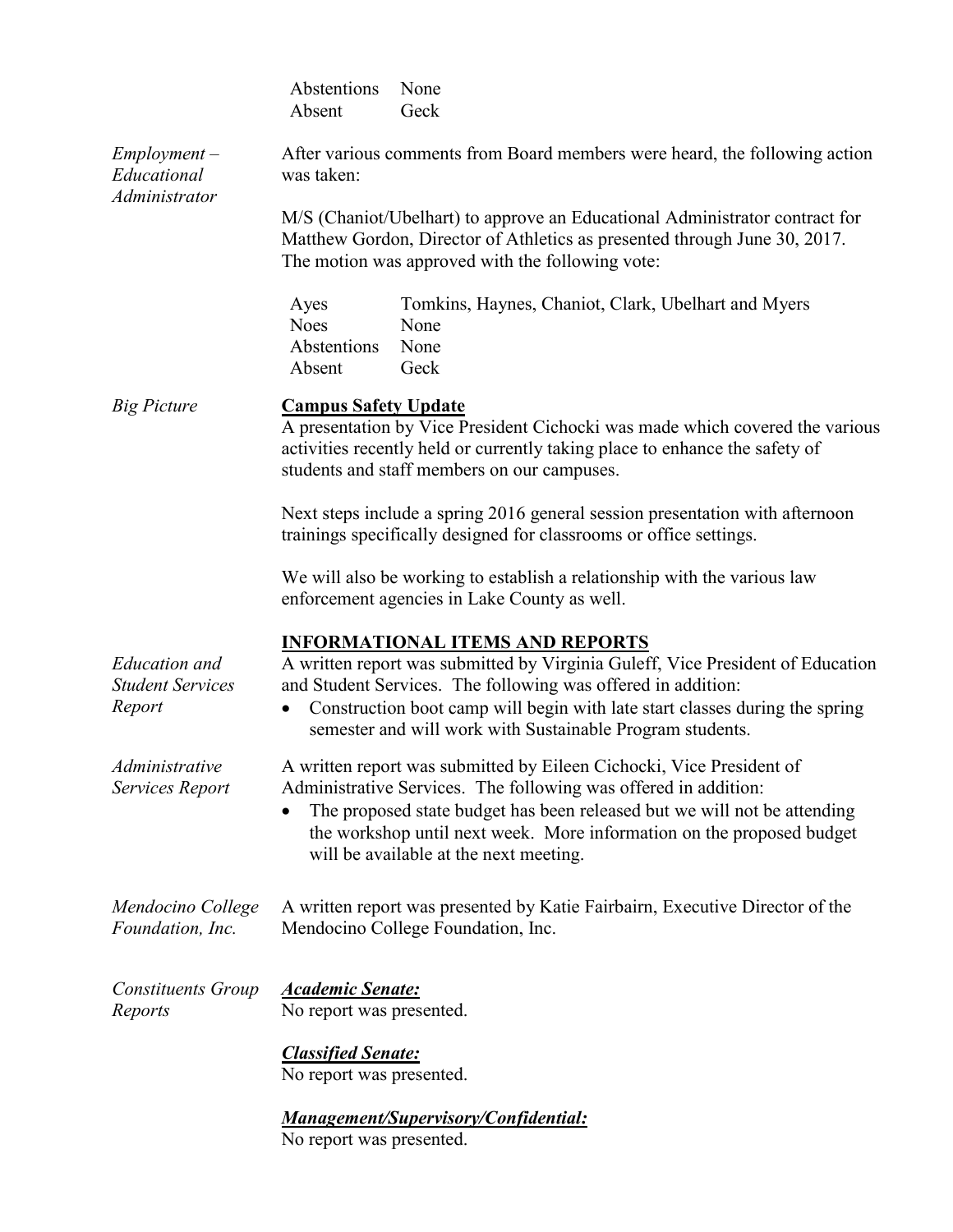# *ASMC:*

No report was presented.

*Health Benefits Report* The status of the Health Benefit account was presented as information. *Board Policy Additions and Revisions – First Reading* The revisions to the Board policies were presented as information for review. The ad-hoc committee appointed by the Board has reviewed the policies and procedures previously and has recommended they be forwarded to the full Board for adoption. Voting on these additions and revisions will take place at the February 2016 meeting.

# **TRUSTEE COMMUNICATION**

### *Trustee Reports* **Trustee Haynes:**

Trustee Haynes submitted a written report which included two articles from the *Wall Street Journal*. He added he found these articles to be interesting and would like to see more information on the subject presented and discussed at a workshop very soon.

## **Trustee Ubelhart:**

Trustee Ubelhart thanked Vice President Cichocki for her presentation which has rapidly become a very serious issue across the country. He added he reviewed the CD from the previous training which he found to be very insightful.

### **Trustee Myers:**

Trustee Myers reminded everyone of the upcoming concert event on April 9<sup>th</sup> of which proceeds will help to benefit students and health programs in the area.

# **Trustee Chaniot:**

Trustee Chaniot informed the Board about several meetings involving the CCCT and trustees which will be taking place over the next few weeks. She also updated board members on her meeting with State Senator Mike McGuire where they discussed the possibility of more life-long learning and repeatability opportunities.

### **Student Trustee Castaneda:**

The Statewide Student Senate has requested to have a representative on the committee responsible for searching for the next California Community College Chancellor. Their request is currently under consideration and they should have a formal response to their request very soon.

### **CLOSED SESSION**

The Board adjourned to Closed Session at 7:15 PM. Board President Tomkins announced the board will be only discussing items 9.1, 9.2, & 9.5 on the agenda during closed session.

### **OPEN SESSION**

*Report of Action* The Board returned to open session at 8:17 PM with Board President Tomkins